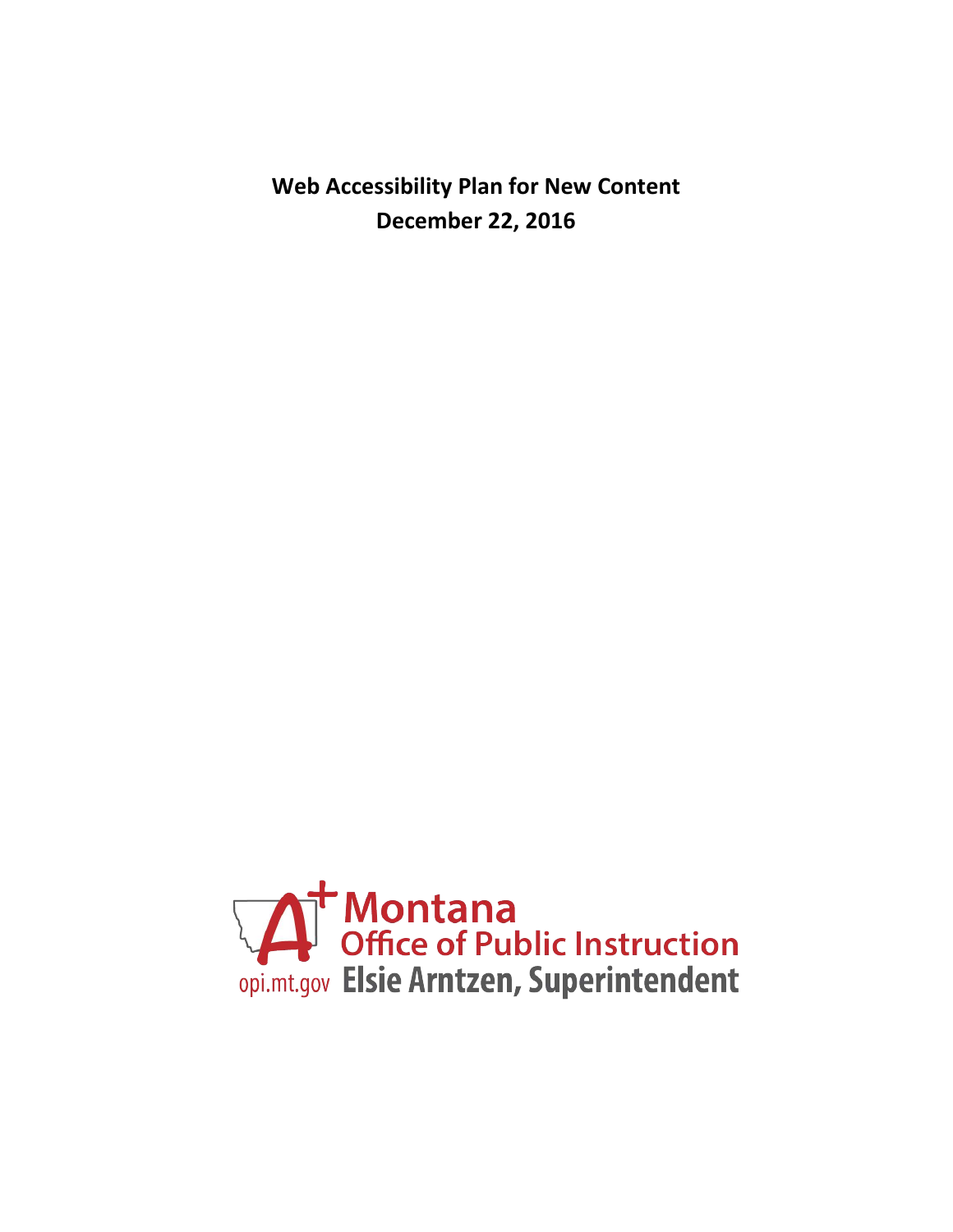# **Executive Summary**

Per the Resolution Agreement signed with the Office of Civil Rights on August 24, 2016, the Montana Office of Public Instruction (OPI) submits the following Plan for New Content (Plan) to bring the OPI website's content and functionality in compliance with World Wide Web Consortium's (W3C's) Web Content Accessibility Guidelines (WCAG) 2.0 Level AA and the Web Accessibility Initiative Accessible Rich Internet Applications Suite (WAI-ARIA) 1.0. The Plan outlines the standards for webpage and document content, and is reinforced with training for agency staff. It further outlines a strategy for testing and ensuring content remains accessible in the future.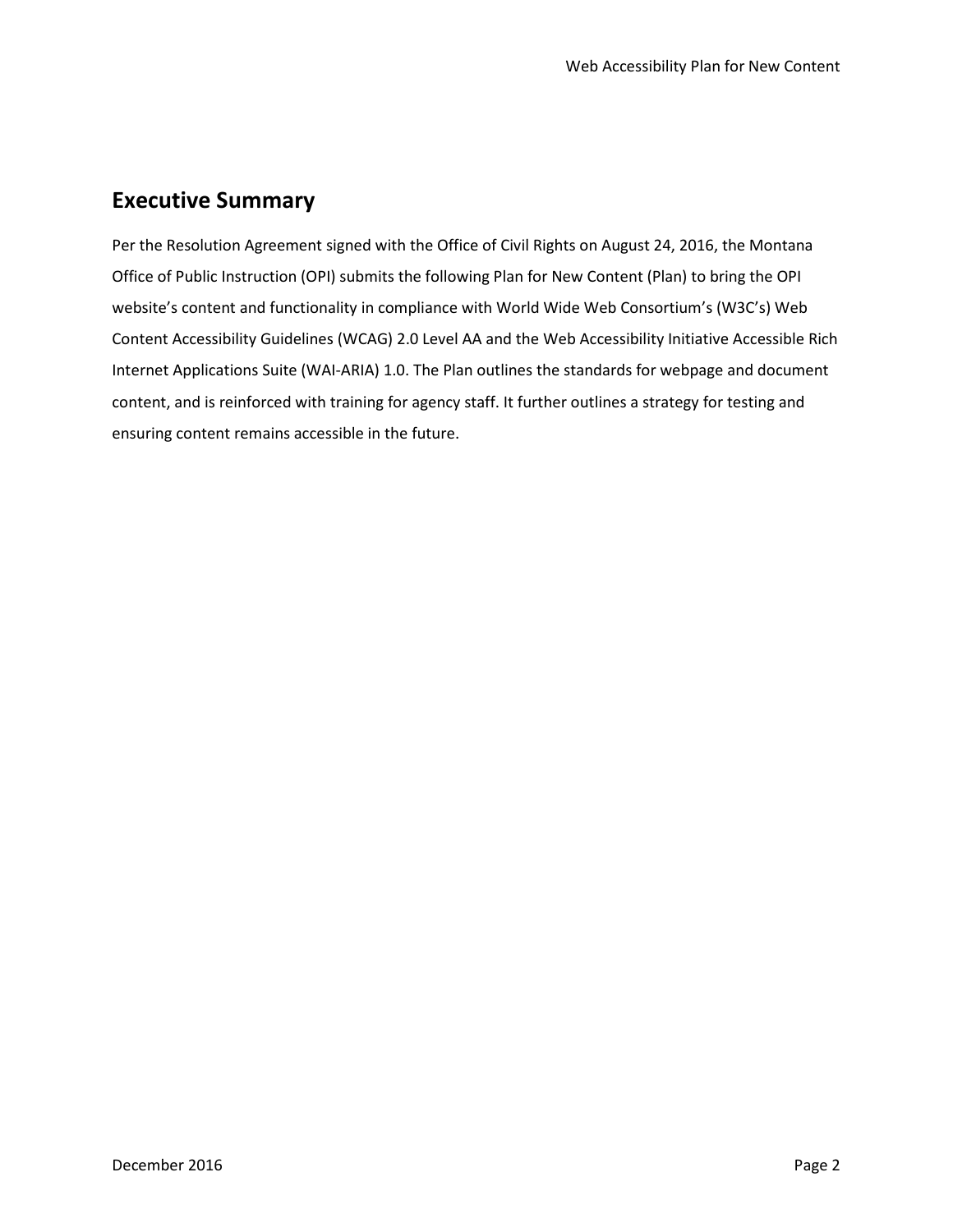# **Contents**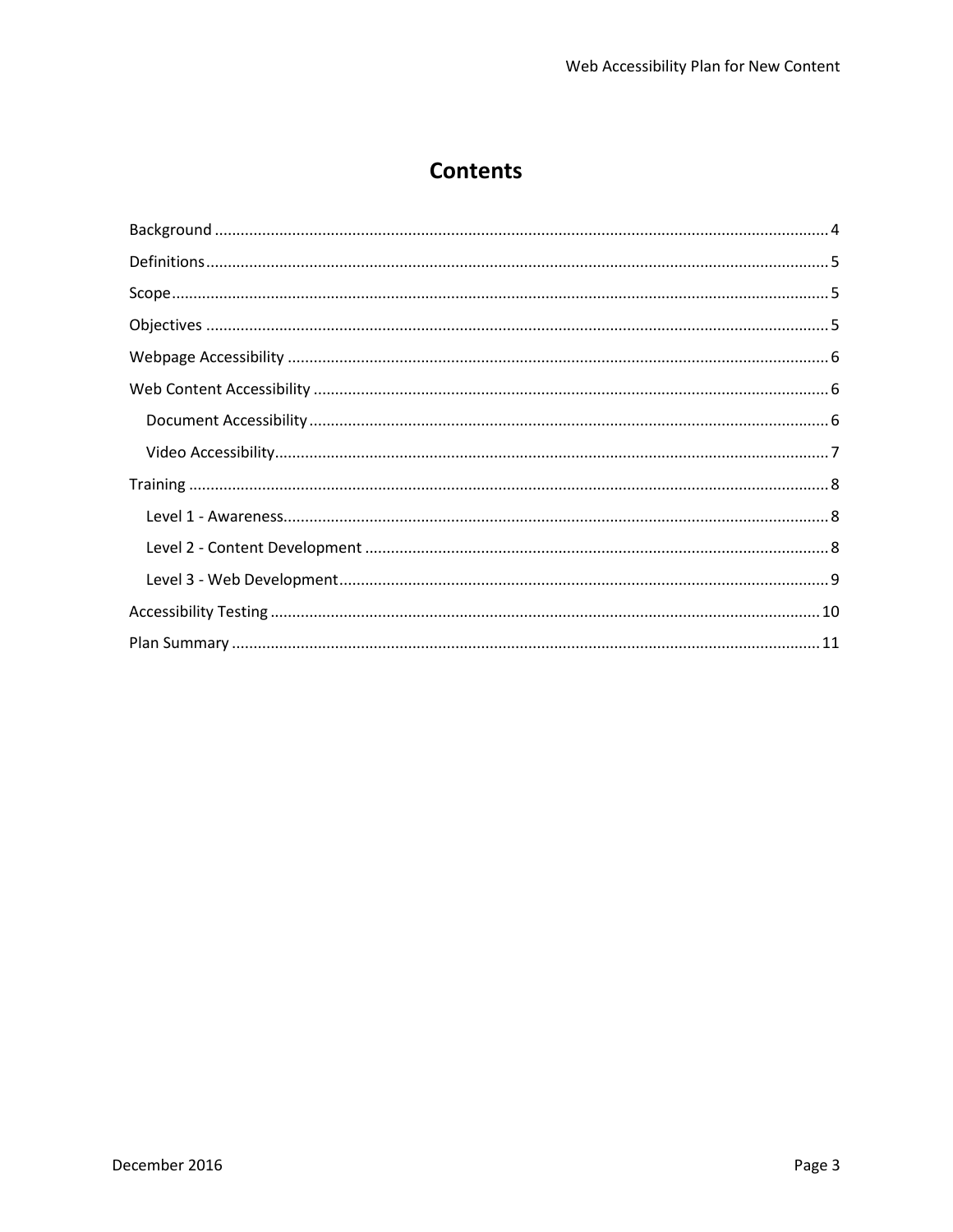### <span id="page-3-0"></span>**Background**

In June of 2016, the Montana Office of Public Instruction (OPI), received notice of a complaint from the United States Department of Education's Office for Civil Rights (OCR). The OCR summarized the complaint as follows:

> OCR received a Complaint of disability discrimination against the Montana Office of Public Instruction on May 16, 2016 (OCR Reference No. 10161224). The Complaint alleged that the OPI is discriminating on the basis of disability, because certain pages on its website are not accessible to persons with disabilities, including the Indian Education for All videos webpage at [http://opi.mt.gov/Programs/IndianEd/IEFAVideo.html#gpm1\\_1.](http://opi.mt.gov/Programs/IndianEd/IEFAVideo.html#gpm1_1) OCR will resolve this complaint in accordance with applicable laws and policies.

On August 24, 2016, the OPI entered into a Resolution Agreement with the Office for Civil Rights.

This Corrective Action Plan (CAP) is prepared in accordance with Resolution Agreement Item 3

Assessment which states as follows:

2. Policies and Procedures for New Online Content and Functionality:

By December 31, 2016, Montana OPI will submit to OCR for its review and approval proposed policies and procedures ("the Plan for New Content") to ensure that all new, newly added, or modified online content and functionality will be accessible to people with disabilities as measured by conformance to the Benchmarks for Measuring Accessibility set forth above, except where doing so would impose a fundamental alteration or undue burden.

> a) The Plan for New Content must include sufficient quality assurance procedures for full implementation, setting up a system of testing and accountability to maintain the accessibility of all online content and functionality on an ongoing basis, and backed by adequate personnel and financial resources. This requirement also applies to Montana's OPI online content and functionality developed by, maintained by, or offered through a third-party vendor or through the use of open sources, and includes setting up systems of accountability and verifying claims of accessibility by vendors or open sources.

When fundamental alteration or undue burden defenses apply, the Plan for New Content will require Montana OPI to provide equally effective alternate access. The Plan for New Content will require Montana OPI, in providing equally effective alternate access, to take any actions that do not result in a fundamental alteration or undue financial and administrative burdens, but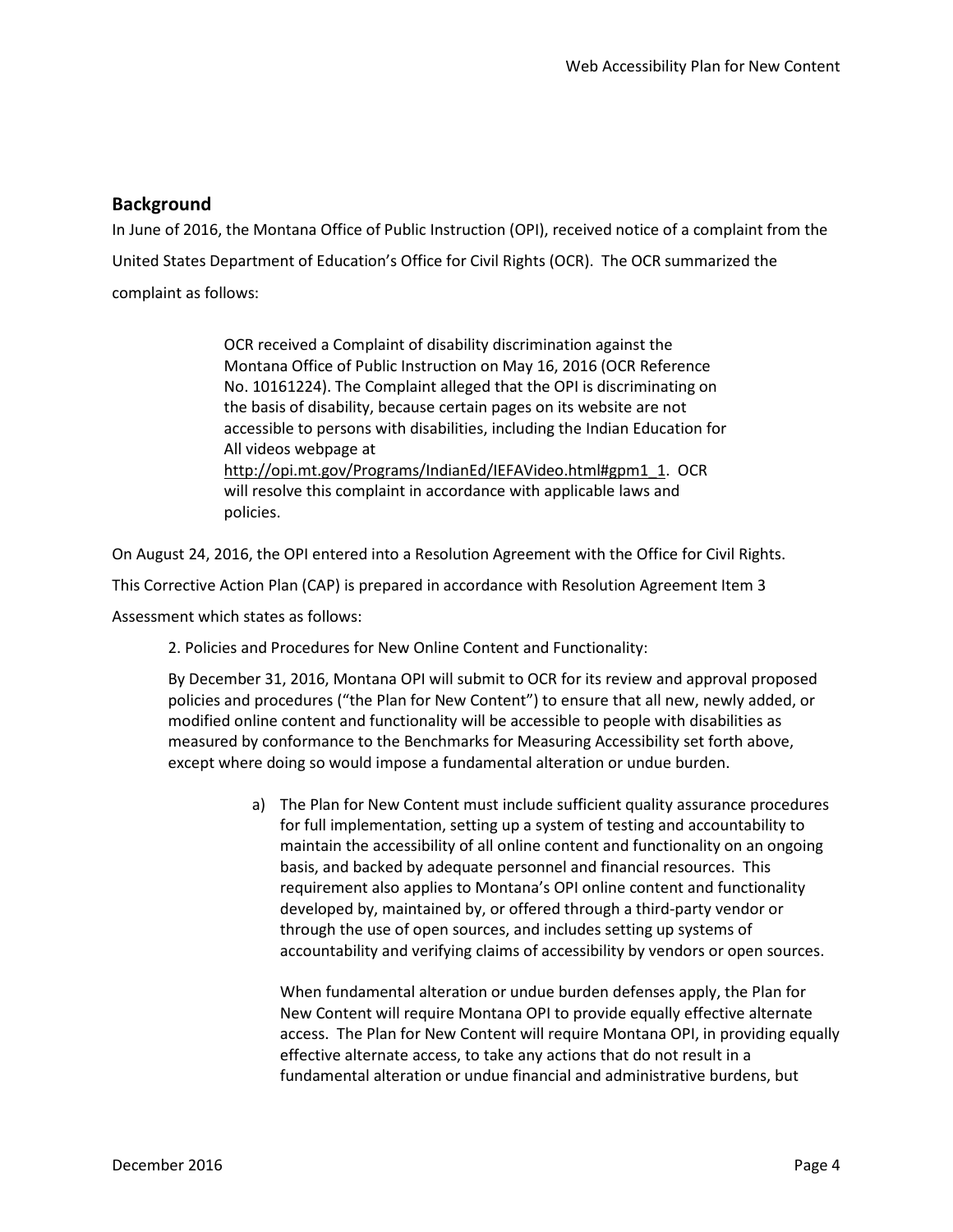nevertheless ensure that, to the maximum extent possible, individuals with disabilities review the same benefits or services as their non-disabled peers.

### <span id="page-4-0"></span>**Definitions**

Assistive technology refers to the software people with disabilities use to interact with the web.

Benchmarks for Measuring Accessibility refer to the World Wide Web Consortium's (W3C's) Web Content Accessibility Guidelines (WCAG) 2.0 Level AA and the Web Accessibility Initiative Accessible Rich Internet Applications Suite (WAI-ARIA) 1.0 for web content and functionality.

Document accessibility includes word processing documents, spreadsheets, PDFs, presentations and publications, which are scanned, uploaded or posted to the OPI website that allow for persons with disabilities to access the content contained within.

Document content developers refers to agency staff who are responsible for creating document-based content intended to be posted to the OPI website including Word documents, Excel, PDF, and PowerPoint documents.

Web accessibility means a person with a disability is provided the opportunity to acquire the same web information, engage in the same web interactions, and enjoy the same web services with substantially equivalent ease of use as a person without a disability.

Web content generally refers to the information in a webpage including text, images, forms, and sounds.

#### <span id="page-4-1"></span>**Scope**

The Plan for New Content includes the Montana OPI's website, accessible a[t www.opi.mt.gov](http://www.opi.mt.gov/) as outlined by the OPI's Website Policy, 7.3.02.

#### <span id="page-4-2"></span>**Objectives**

The Plan for New Content (the Plan) is aimed at applying and integrating the World Wide Web Consortium's (W3C's) Web Content Accessibility Guidelines (WCAG) 2.0 Level AA and the Web Accessibility Initiative Accessible Rich Internet Applications Suite (WAI-ARIA) 1.0 for any OPI web content and functionality.

Accessibility standards will be:

- incorporated into every new webpage;
- required for all new document content posted to the website;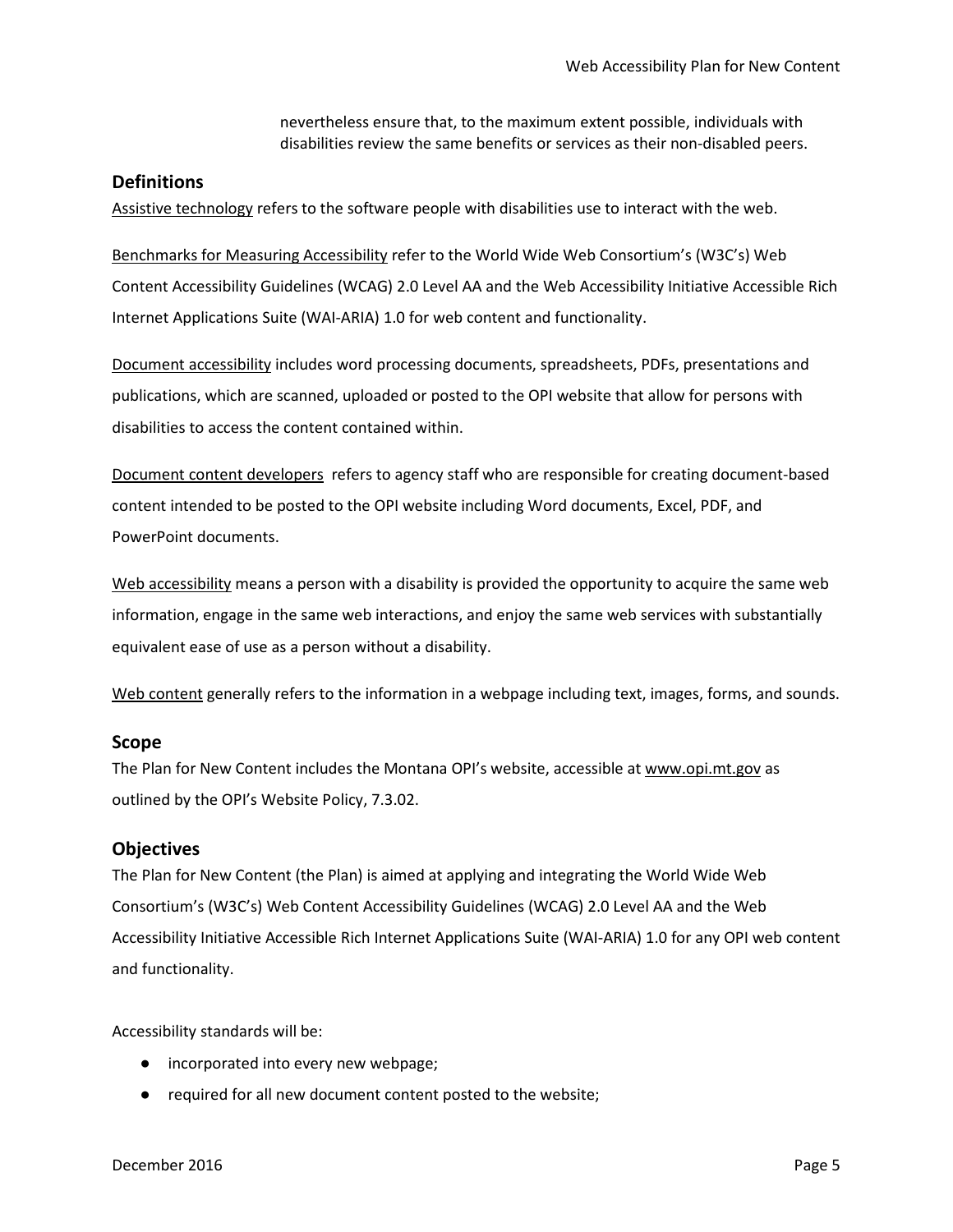- reinforced through three levels of training; and
- built into webpage and content usability testing.

The sections below outline the processes and activities the agency will complete to accomplish accessibility for all online content and functionality.

### <span id="page-5-0"></span>**Webpage Accessibility**

The OPI Information Technology Systems Development Bureau (ITSDB Team)<sup>[1](#page-5-3)</sup> will be responsible for developing webpage content that adheres to accessibility principles. Requests for new 'native' webpage content will be submitted via the agency's webpage content control process. According to the control process, the ITSDB team will validate the content posted uses valid HTML, CSS and other markups, scripting, and style techniques that reinforce accessibility.

### <span id="page-5-1"></span>**Web Content Accessibility**

#### <span id="page-5-2"></span>**Document Accessibility**

Beginning in the first quarter of 2017, all newly posted documents will meet document accessibility criteria as established by the Benchmarks for Measuring Accessibility. Ensuring all documents posted are accessible will be accomplished by providing document content developers with access to software that supports accessible documents, training on the features accessible documents should contain, and building in a final check before submitted documents are posted to the web.

The majority of documents posted to the OPI website are PDFs<sup>[2](#page-5-4)</sup>, but are most often created in Microsoft Office programs. Document content developers will attend training to learn about creating accessible content, enabling the accessibility checking feature and then using that feature to check their documents before they are posted or converted.

The limited number of staff that do create PDFs directly in Adobe Acrobat programs will need to have access to Adobe Acrobat DC to meet accessibility standards. When staff receive training on the basics of

<span id="page-5-3"></span> $1$  The ITSDB team will be comprised of the current web development staff, an IT project manager and other agency personnel as determined by management.

<span id="page-5-4"></span><sup>&</sup>lt;sup>2</sup> This figure is just under 12,500 PDFs.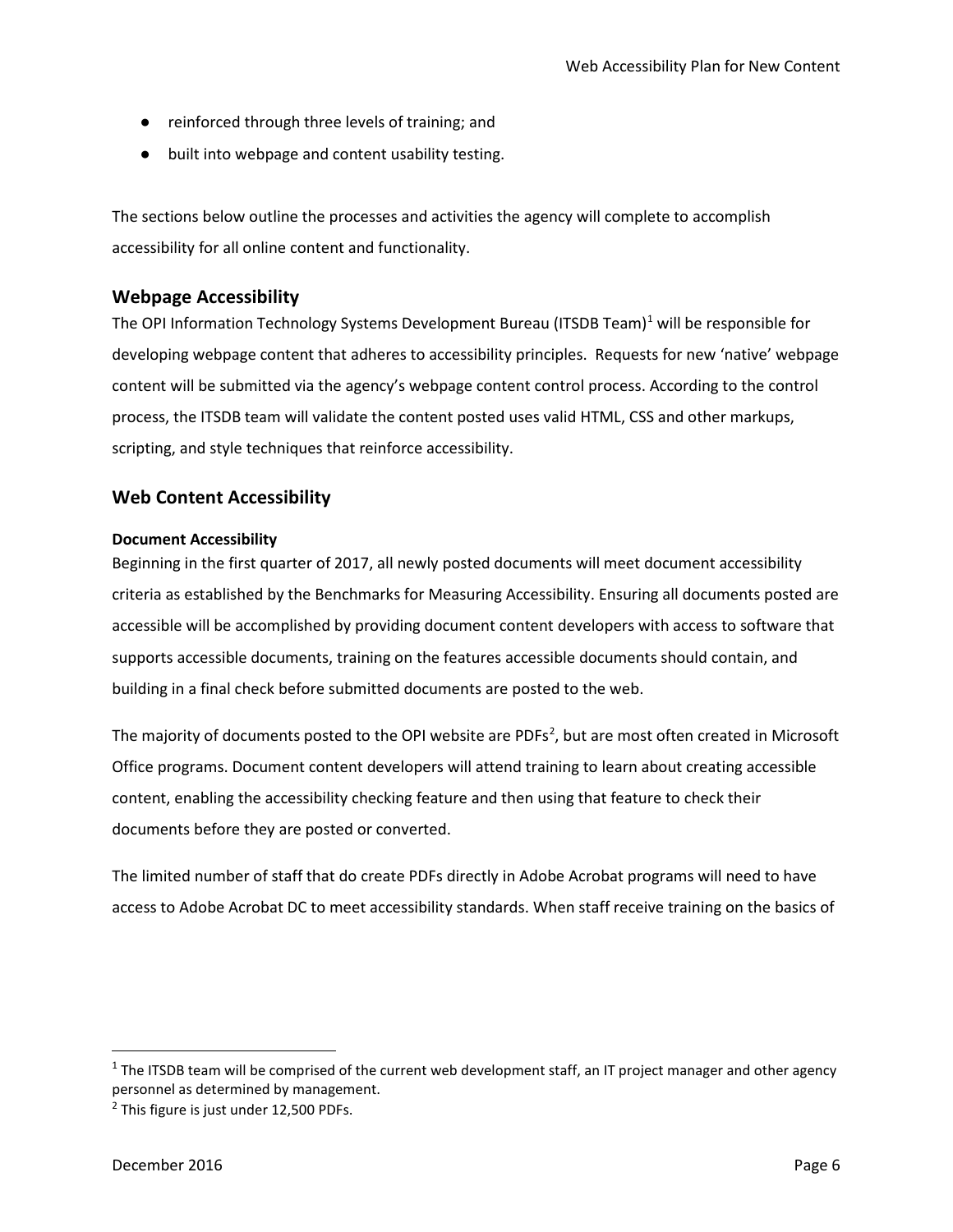accessibility in documents generally, they will be advised of this and installation of this software will be deployed on an individual basis.<sup>[3](#page-6-1)</sup>

For consistency and quality, the uploading of documents to the website will continue to be the responsibility of the ITSDB Team. Agency-wide staff will receive instruction in creating accessible document content and run a preliminary accessibility check, but the ITSDB Team will validate the document's accessibility as part of the OPI Website Document Content Control Process. For this reason, the team will also take part in training for creating accessible document content. See the 'Training for Accessibility' section for more detail on training that will be provided.

### <span id="page-6-0"></span>**Video Accessibility**

All video content posted to the OPI website on or after October 15, 2016 has been closed captioned to meet accessibility requirements. The Office of Public Instruction YouTube channel is supporting the storage and closed captioning of all video content.

Prior to submitting a video, staff are currently required to create a transcript for each video. The transcript is sent along with the video to the agency's designated Closed Captioning Specialist (CCS) to be uploaded to YouTube. The CCS uploads the video and closed captions and performs a quality check to document and validate the video's accessibility through the agency's video control process. This video control process is based on captioning according to the *Described and Captioned Media Program* best practices that include:

- synchronization to appear at the same time audio is delivered without any errors;
- adequate time to be read completely and without obscuring any content;
- uniformity in style and presentation;
- consistency in content to that of the audio, including speaker and sound effects; and
- $\bullet$  accessibility and availability to those who need them. [\[1\]](#page-11-0)

The web development staff posts the final approved video, making sure to properly identify the link. Beginning in the first quarter of 2017, staff will receive more specialized training to assume more

<span id="page-6-1"></span> $3$  Adobe Acrobat Pro is included in a software contract held by the State of Montana Information and Technology Services Division, therefore will not result in any financial impact for the OPI.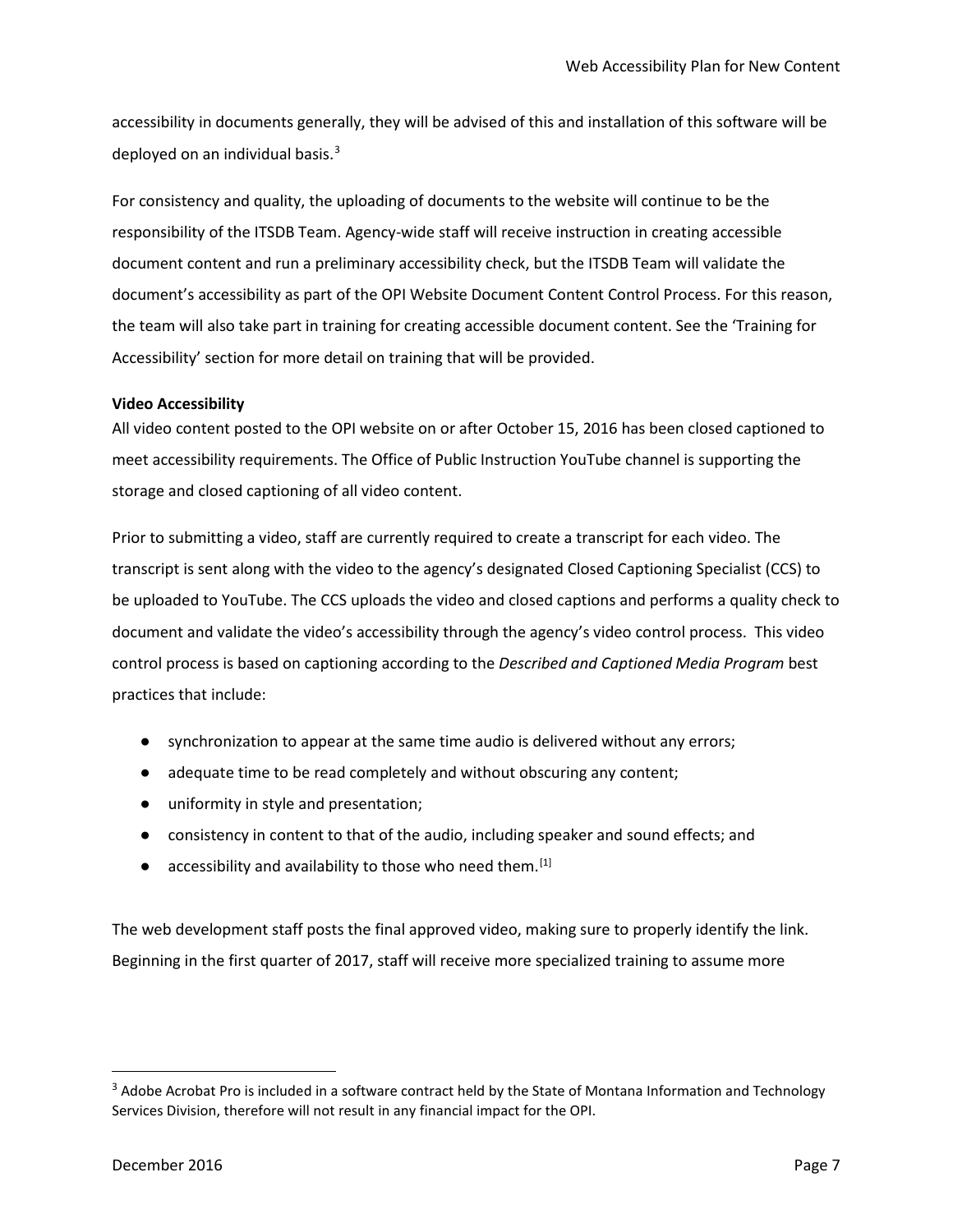ownership in creating captions at the division level with the community contributions feature in YouTube.

### <span id="page-7-0"></span>**Training**

A key component to supporting the OPI's commitment to web accessibility is providing accessibility awareness and technical training for staff. A three-tiered approach will be adopted for training, using a curriculum designed using the W3C's guidance on developing accessibility presentations.<sup>[\[2\]](#page-11-1)</sup>

### <span id="page-7-1"></span>**Level 1 - Awareness**

The first level of training will be related to general awareness and required for all the OPI staff. The training will identify what web accessibility is, why it's important to the OPI, provide information about how the OPI is supporting web accessibility, and provide access to more support. It will be provided in a video format and on the OPI's online learning Moodle platform, the Teacher Learning Hub. [4](#page-7-3) The course will utilize best practices for video content as outlined above and will be shared with staff by December 30, 2016.

### <span id="page-7-2"></span>**Level 2 - Content Development**

The second level of training is geared toward the OPI staff that develop documents and videos or webinars. These trainings will be conducted in-person and provided throughout the year beginning in February 2017. This training will be reinforced by an OPI Online Accessibility website intended to provide additional support to document content developers. The site will feature tips and short how-to videos for creating accessible content. It will also provide a forum for document content developers to discuss and share ideas, and ask questions.

### *Content - Document*

Development of accessible documents will be organized around meeting the following general criteria including:

- built-in heading features;
- alternative text for images;
- self-describing links;
- formatted lists;

<span id="page-7-3"></span><sup>&</sup>lt;sup>4</sup> The Teacher Learning Hub follows all Section 508 accessibility guidelines in its course design. It provides discussion forums that are screen reader accessible, builds in heading structures for screen reader flow, and utilizes a clean layout and limited colors, as well as ensuring all videos are closed captioned.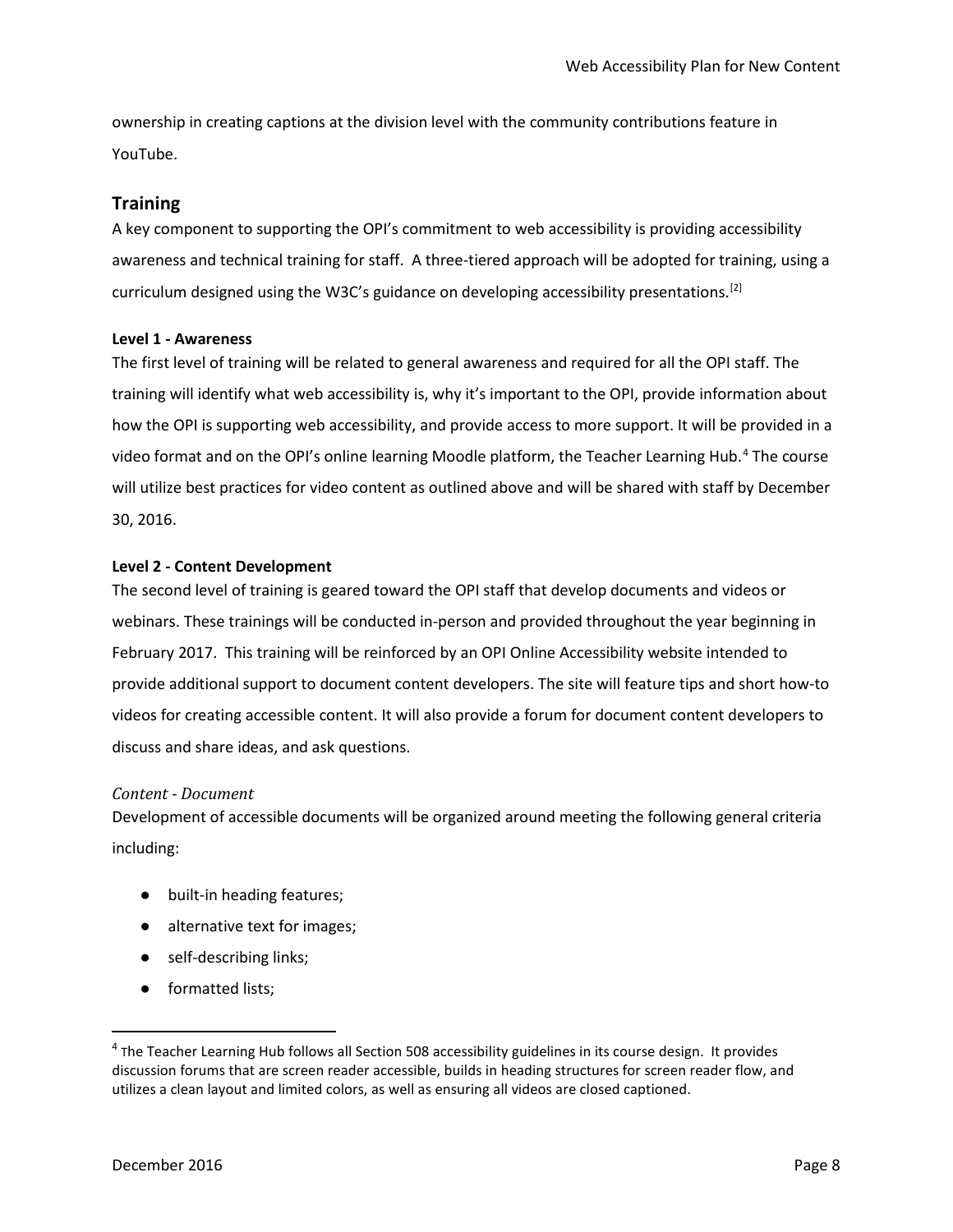- awareness of color contrast:
- clear identification of column and row heads in tables;
- tags to build in structure; and
- language and reading order.

Because the majority of the agency's content is created in Microsoft Excel, Word, and PowerPoint, the training will focus on the important features to include in each of these programs before posting or converting to PDF. Staff will also receive training on creating documents in Adobe Acrobat DC with an emphasis on the importance of 'tagging' documents.

#### *Content - Video*

Training for developing accessible videos will build on the agency's current process for ensuring all videos are captioned as explained in the 'Video Accessibility' section. Although new videos have been closed captioned since October 2016, this training will begin in February 2017 and give staff the tools and support to caption their own videos. With YouTube as the platform, the training will discuss building the transcript, uploading the transcript, and captioning the video according to the *Described and Captioned Media Program* best practices referenced in the 'Video Accessibility Section'.

#### <span id="page-8-0"></span>**Level 3 - Web Development**

The third level of training will focus on providing education and resources for the web development team specific to accessible coding within the new website framework. Training will be organized around WebAIM's principles of accessible design including:

- providing appropriate alternative text for non-text content in webpages;
- providing appropriate document structure including headings, lists and other structural elements;
- providing headers for data tables;
- ensuring users can complete and submit all forms by labeling text fields, checkboxes, dropdown lists, etc., and using the <label> element;
- ensuring links make sense out of context;
- captioning and/or providing transcripts for media or audio,
- allowing users to skip repetitive elements on a page via a "Skip to Main Content" or "Skip Navigation" link;
- not relying on color alone to convey meaning;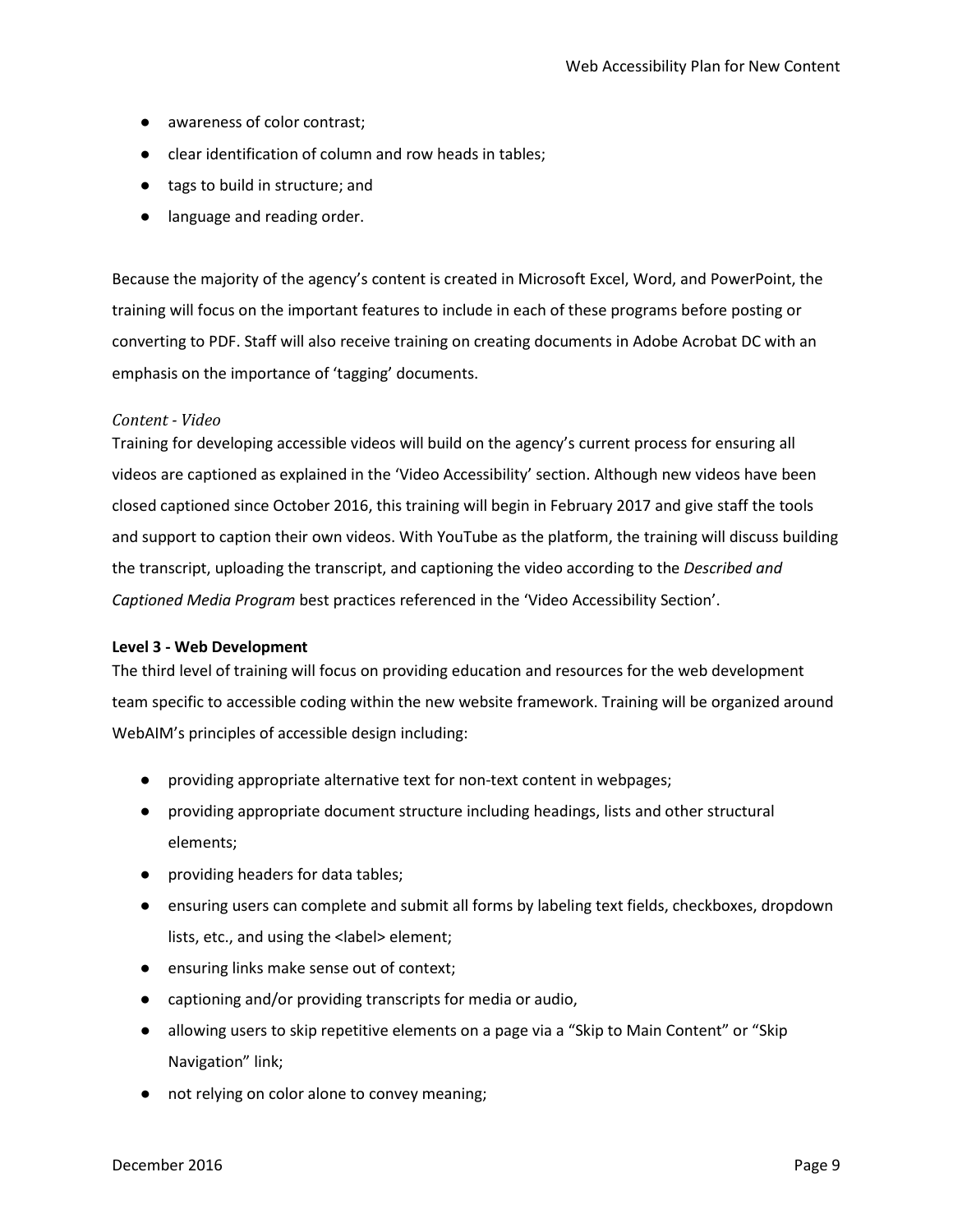- making sure content is clear and easy to read; and
- designing to standards by making standards HTML compliant and using Cascading Style Sheets to separate content from presentation. [\[3\]](#page-11-2)

As a foundation for this work, the web development team attended a day-long training in December hosted by Web Accessibility in Mind (WebAIM). The training provided an in-depth evaluation of how state agencies can ensure their websites are accessible to individuals with various types of disabilities, including visual, mobility, hearing, cognitive, and learning disabilities. Based on that training, the web development team instituted standards and processes to guide accessible HTML development based on WebAIM's accessibility principles. Finally, the web development team will be supported with semimonthly sessions organized around online resources provided by WebAIM's articles, resources, monthly newsletter, and blog.

### <span id="page-9-0"></span>**Accessibility Testing**

Accessibility testing is the final component of the Plan, and will be a critical part of ensuring the OPI's newly posted content is accessible. The agency's change and control processes for posting to the website establishes testing as a prerequisite to submission of content. The training staff receive will outline content development with accessibility in mind, incorporating a final check before the content is submitted for posting.

To sustain conformance to the Benchmarks for Measuring Accessibility, assessments will be a regular part of website maintenance. Automated assessments will occur annually and include a representative sample of webpages. The webpages will be selected using a structured process that identifies all types of content, at all levels of access. Larger accessibility issues, as well as individual documents, will be included in the assessment.

Automated assessments will be conducted by the ITSDB team using an online software that evaluates content based on World Wide Web Consortium's (W3C's) Web Content Accessibility Guidelines (WCAG) 2.0 Level AA and the Web Accessibility Initiative Accessible Rich Internet Applications Suite (WAI-ARIA) 1.0. The tool will be selected by the ITSDB team based on the following criteria:

- cost;
- platform;
- scope;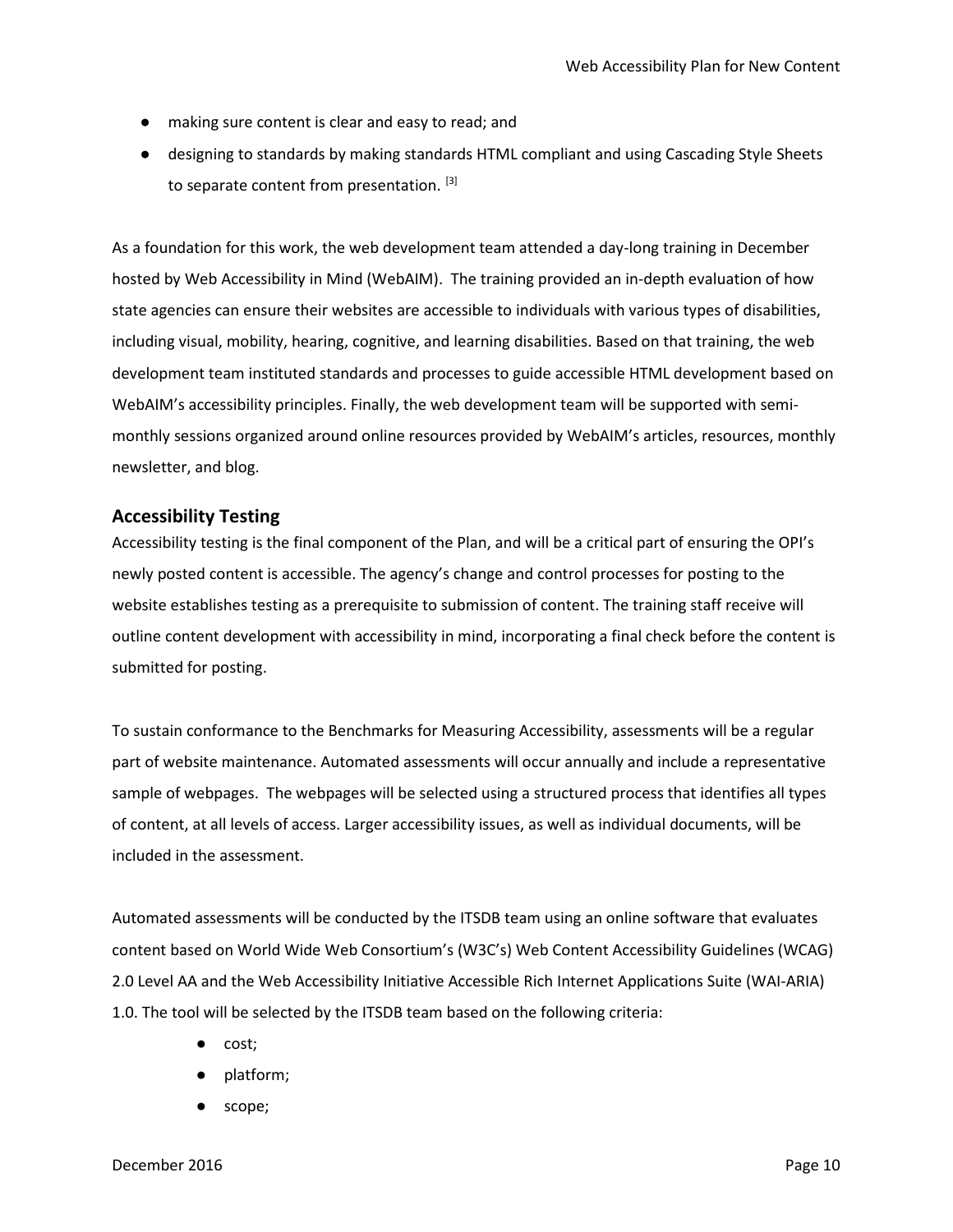- repair functionality; and
- report style.

### <span id="page-10-0"></span>**Plan Summary**

This Plan is submitted to bring content and functionality on the OPI website in line with the Benchmarks for Measuring Accessibility requirements. Central to the Plan is ensuring that OPI document content developers have the knowledge and tools to create accessible document and web content, in addition to routinely checking posted content accessibility and usability. The Plan will be adopted upon approval from the OCR and a report on implementation will be provided within 45 days of approval.